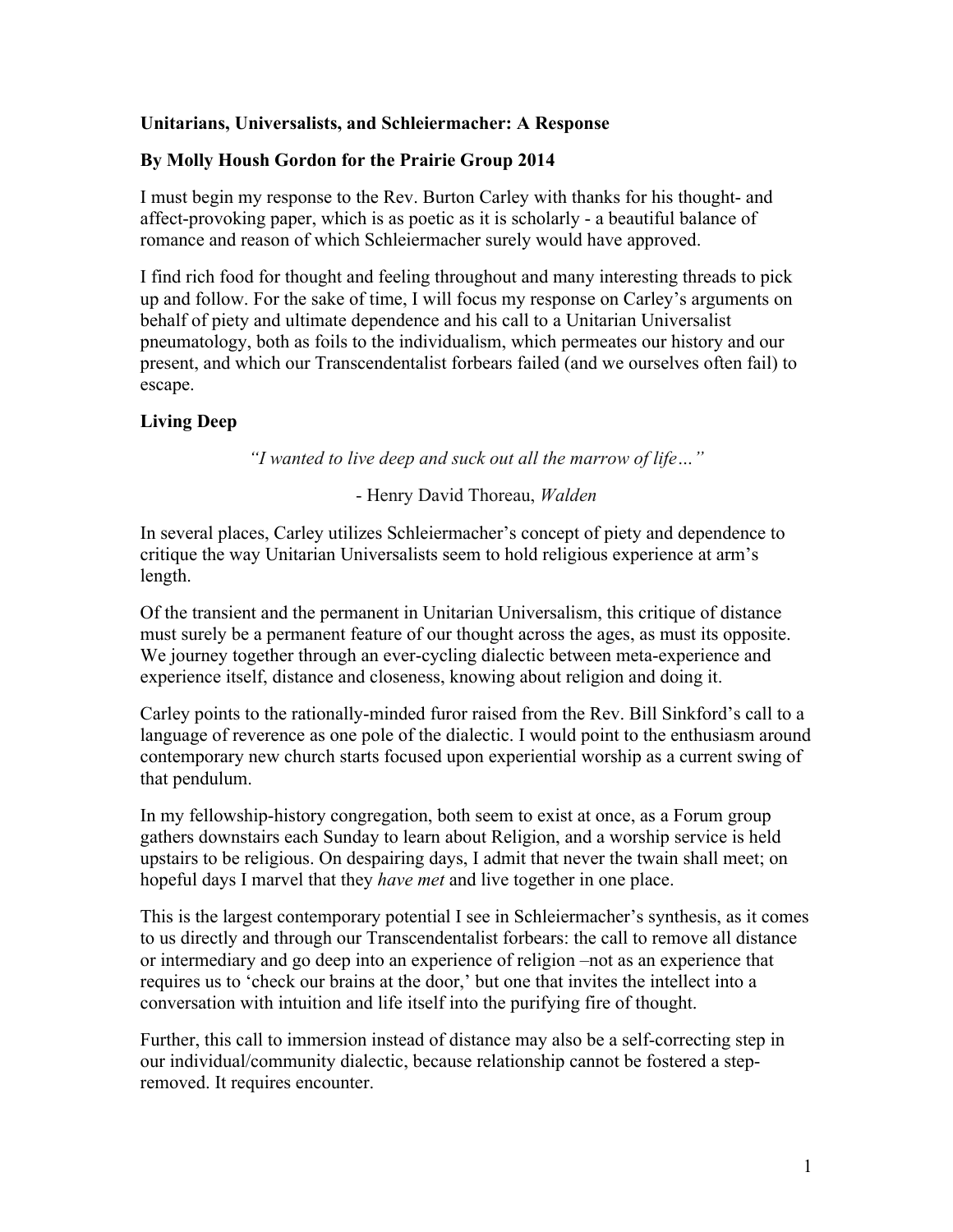As Robert Merrihew Adams points out in his essay "Faith and Religious Knowledge," the feeling of ultimate dependence is a relational one. "We can hardly be absolutely dependent unless there is something, other than ourselves, on which we absolutely depend." $\cdot$ 

Further grounded in shared bodily experience, this living deep into the soul of the whole – this encounter with our ultimate dependence – can also be a call to relationship.

# **Getting Grounded**

*"We have a soul at times. / No one's got it non-stop / For keeps. […] / It rarely lends a hand / in uphill tasks, / like moving furniture, / or lifting luggage, / or going miles in shoes that pinch."*

- Wislawa Szymborska, "A Few Words on the Soul"<sup>2</sup>

In his final section, Carley utilizes Schleiermacher and the Transcendentalists as an entrypoint into an argument for a contemporary Unitarian Universalist pneumatology. He points out that a focus on the life of the spirit can bring us into piety, direct experience of universal transcendence, and relationship. Carley writes: "Our redemption from partiality, self-centeredness, and the sin of unconsciousness, is the quality of the spirit."

In the tradition of the Transcendentalists, Carley then names a mystical experience (or perhaps we should call it an Intuition) of numinous transcendence, which "lifted [him] to a holy place," and called him to consciousness and response. I have read beautiful accounts of such transcendence from Emerson and Thoreau, Parker and Fuller. Carley's experience, too, is beautifully accounted in the Romantic style.

I wonder, though, if the call to a pneumatology with relational potential - one that brings us into connection rather than isolation - is exactly where Schleiermacher and the Transcendentalists must part ways.

Moderate empiricism with idealism, as did the Transcendentalists using Kant's transcendental idealism, and you get 'experience,' but only of an other-worldly plane – not something of the senses, but of a disembodied intuition that does not connect. Minds cannot touch minds; intuitions do not speak to one another.

When interpreted through the poetry of the Transcendentalists, wherein numinous experience comes seemingly out of the blue, I get the idea that religious experience might be based in ultimate feelings of dependence (in his essay "Self-Reliance," Emerson uses the term 'universal reliance') that don't require one to actually, physically, depend on much at all.

 <sup>1</sup> Adams, Robert Merrihew. "Faith and Religious Knowledge." In *The Cambridge Companion to Friedrich Schleiermacher*. Ed. Jacqueline Mariña. Cambridge: Cambridge University Press, 2005. Page 37.

<sup>2</sup> translated from the Polish by Stanislaw Baranczak and Clare Cavanagh.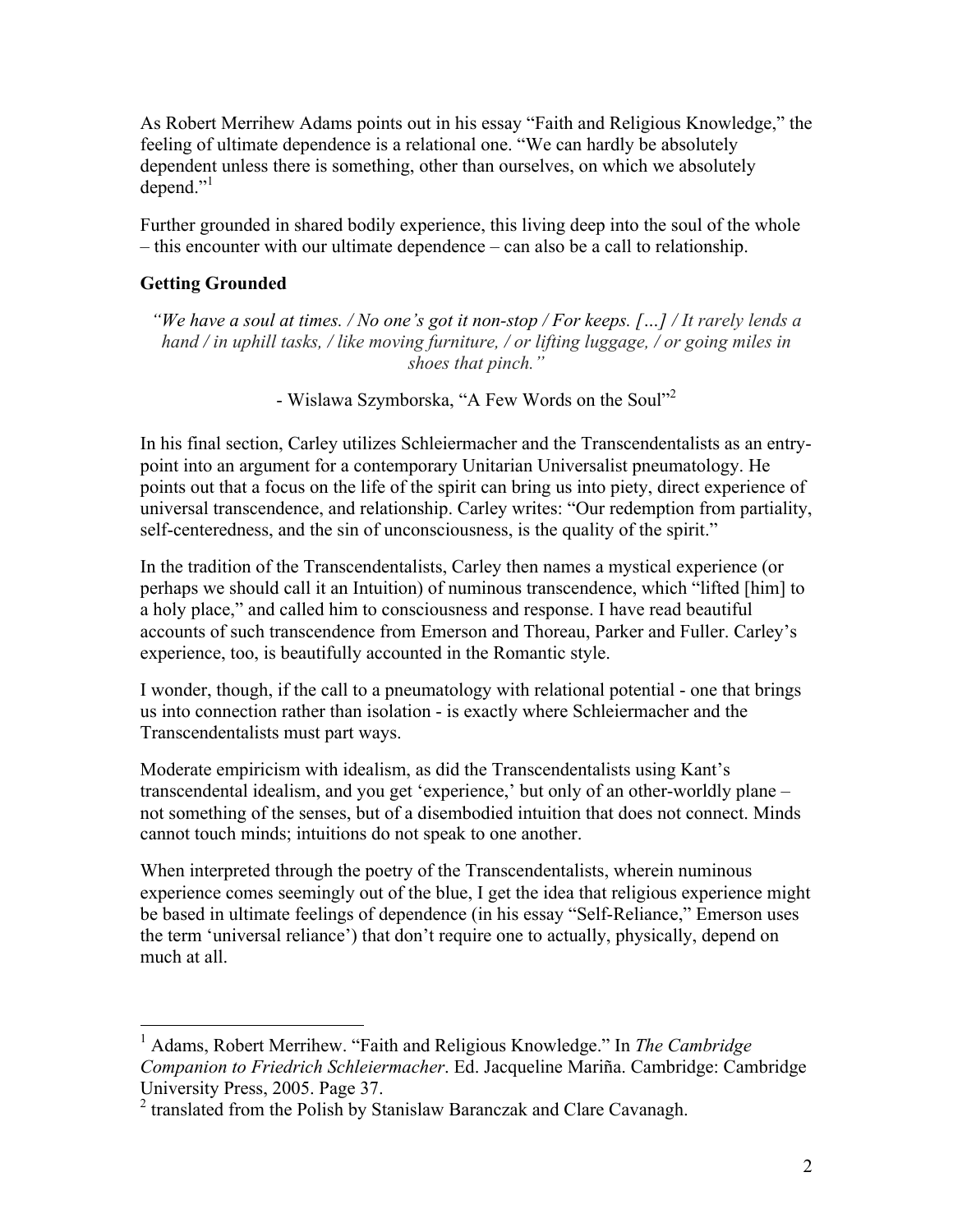In this world-view, it seems, the soul is with us, but "rarely lends a hand in uphill tasks," and "slips off duty," just "when our body goes from ache to pain."<sup>3</sup>

I think of Henry David's cabin in the woods… only two miles from the comforts and resources of the Thoreau family home – a privileged form of self-reliance, a body perhaps never asked to realize how truly it depends.

When we frame religion as transcending the finite by numinous journey into the infinite, the body and spirit are split, and real dependence exists not in the soul, which flits and flies in reverie, but in the body, which aches and degrades. This is a perennial problem of idealism alone – its purposeful or accidental detachment of the spiritual from the corporeal.

By my reading, Carley does not intend to perpetuate this separation. He reminds us that: "clay and consciousness and spirit are part of each other." Yet, in the same passage, spirit is also something set above: "the glory and the fulfillment of our psycho-physical being." In an application of Schleiermacher and the Transcendentalists, romantic idealism perseveres.

From before the Transcendentalists, through their day, and on, we have tended to speak of spirit as something that quickens or gives life to our bodies, as though the earthly would be nothing without the airy. We speak of spirit as something that lifts us above, as though the infinite can be found only in the light shining through, and not *in* the humus itself, in the muck and the mud.

We posit Spirit as that additional thing which gives bodies meaning – making them more than 'just bodies.' In her compelling call to an eco-femenist pneumatology, theologian Sharon Betcher critiques this world view: "Western pneumatology has been preoccupied with prying the pneumatic body, or "soul" loose from corporeal limits, from its terrestrial tethers.<sup>5,4</sup> In this conception, spirituality finds the limits of the body a problem to be overcome. "Spirit, it would appear, hovers just above the flux and frustration of flesh."<sup>5</sup>

Here then, into the Unitarian Universalist dialectic between empiricist and rationalist idealism, I would toss in an argument for the material (as organic, a la Whitehead, not as mechanistic, a la Spinoza), particularly as a further foil to our individualism. Bodies depend. Bodies connect. And the spirit depends and connects in and through them. We experience the infinite only in(the)finite.

Carley implies that what is missing in UU theology is a sustained sense of the spirit, but I would argue that perhaps more startlingly absent in contemporary UUism is a grounding of the spirit - its rooting in flesh and earth, which – this is a key point for me – *also* 

<sup>&</sup>lt;sup>3</sup> Szymborska, Wislawa. "A Few Words on the Soul," translated by Stanislaw Baranczak and Clare Cavanagh

<sup>4</sup> Betcher, Sharon. "Grounding the Spirit: An Eco-Feminist Pneumatology." In *Ecospirit: Religions and Philosophy for the Earth*. Ed. Laurel Kearns and Catherine Keller. New York: Fordham University Press, 2007. Page 328-329.

<sup>5</sup> *ibid.* 321.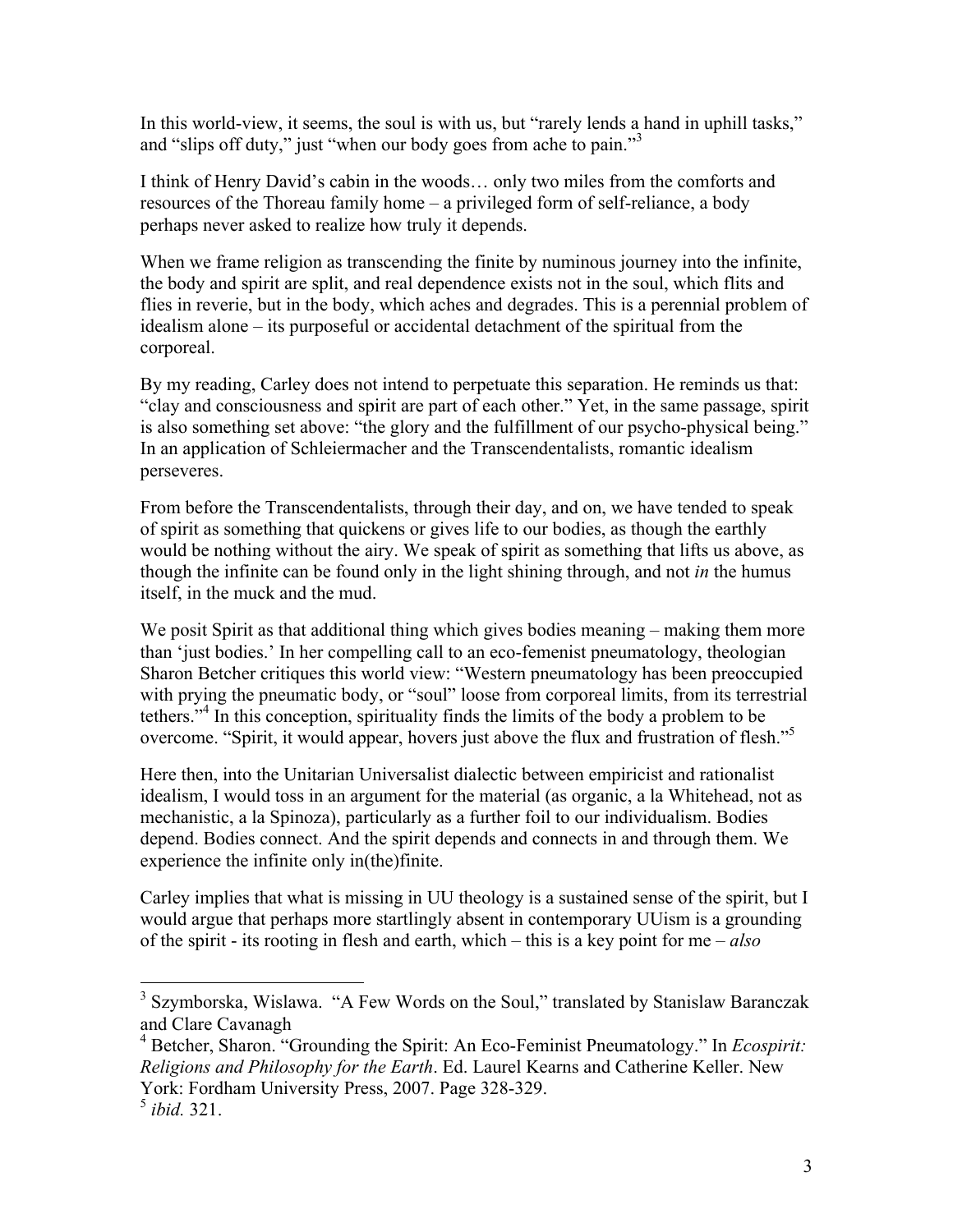*means in flux and frustration.* If we do not acknowledge this, we risk perpetuating a theology that slips of duty when the body goes from ache to pain, or from hurt to oppression, or from careless consumption to environmental degradation.

I, for instance, have felt my ultimate dependence perhaps most powerfully not through some fleeting mystical experience, but through the sustained, finite, and bodily experience of chronic disease. Not a transcendent experience, and certainly not one that 'lifts me up,' but rather a thoroughly rooted and transforming one, in which I regularly find 'holy ground,' that moves and evolves and carries me deeper into connection.

What could a UU pneumatology look like, so grounded?

This is where Schleiermacher may perhaps have more to contribute to a relational pneumatology than our Transcendental forebears, as he rejects the pure idealism of Kant in favor of a Spinozan 'higher realism,' and roots his epistemology in a sensory, bodilyinformed way of knowing that he called *affekt* [affect, in the English]. For Schleiermacher, according to Thankdeka, affect is a "physical fact of the human spirit rather than simply as another term that referred to the humans spirit [*Geist*] as disembodied." 6

In his second speech *On Religion*, Schleiermacher writes:

If the emanations of light – which happen completely without your efforts – did not affect your sense, if the smallest parts of the body, the tips of your finger, were not mechanically or chemically affected, if the pressure of weight did not reveal to you an opposition and a limit to your power, you would intuit nothing and perceive nothing.<sup>7</sup>

Through the tips of our fingers and the pressure of weight, this is a spirit *in touch*.

Though Schleiermacher himself does not locate the infinite within the finite – keeping them separate in order to maintain partial human freedom in the realm of the finite,<sup>8</sup> this engagement with corporeal experience as the way in to religious experience is a place to start. Moderated with a relational and evolving materialism, perhaps we could move toward a sense of ultimate dependence that is bodily and real, that could locate our religious feeling *within* our finitude and our mortal, physical limits – not above them.

In this grounded place, we can touch the world and each other and experience a connected spirit within earthly limits. Further, in a grounded pneumatology, it is the spiritual experience of the literal dependence of our earthly bodies that bring us into mutual relationship with one another. Our heavy leaning on the web of all life and those nearest us in times of need and hunger is the source of lived, shared connection.

 <sup>6</sup> Thandeka. "Affect Theology: A Roadmap for CGUUS." Page 4.

<sup>7</sup> Schleiermacher, Friedrich. *On Religion: Speeches to its Cultured Despisers.* Ed. Richard Crouter. Cambridge: Cambridge University Press, 1996. Page 25.

<sup>88</sup> Schleiermacher, Freidrich. *The Christian Faith.* Ed. HR Mackintosh & JS Stewart Berkeley: The Apocryphile Press, 2011. Page 22.